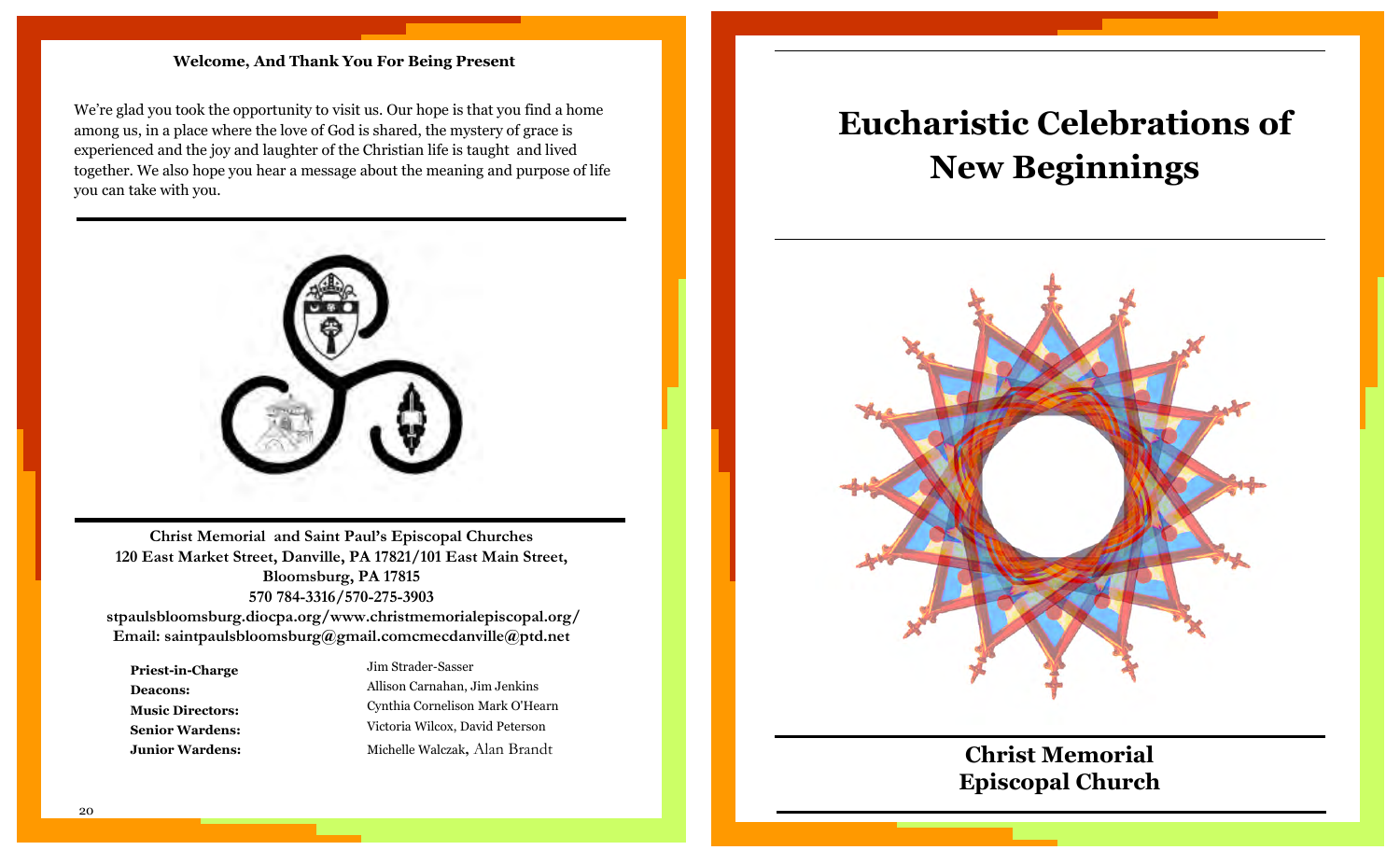

## Confirmation and Celebration of New Ministries and Life w/ One another

If we think about God narrowly enough, we can distract ourselves into believing that we can think our way to salvation. Our knowledge becomes a means of self-preservation and protection, rather than a means of transmitting and communicating faith in the living God. ... And yet, God cuts through our thick underbrush of words and ideas, persistently calling out to us, "Where are you?" ...

In moments of tension invariably arise in our communities of faith, instead of turning to prayer and patient discernment, we get distracted by arguments and anxieties and self-interests, and so we take our ball and go home. We cut ourselves off from community and, in turn, we short-circuit the possibility of reconciliation. God's voice calls out after us as we stomp away, "Where are you?" In order for us to consider this question, we must discern deeply as to where we are in relation to where God is inviting us." (Jolly, M. (2018, June). *Where are You?, Proper 5(B) - 2018*. The Episcopal Church. https:// www.episcopalchurch.org/sermon/where-are-you-proper-5-b-2018/

### DISMISSAL

Go in peace to love and serve the Lord.

Thanks be to God.

Postlude:

================================================

Your favorite memory from today?

What d**id the Bishop say that you'll remember a year from now**

What was funny, pleasing?

What was holy?

Images by The Rev. Dr. Howell Sasser - [@DelRun Instagram](https://www.instagram.com/del_run/)

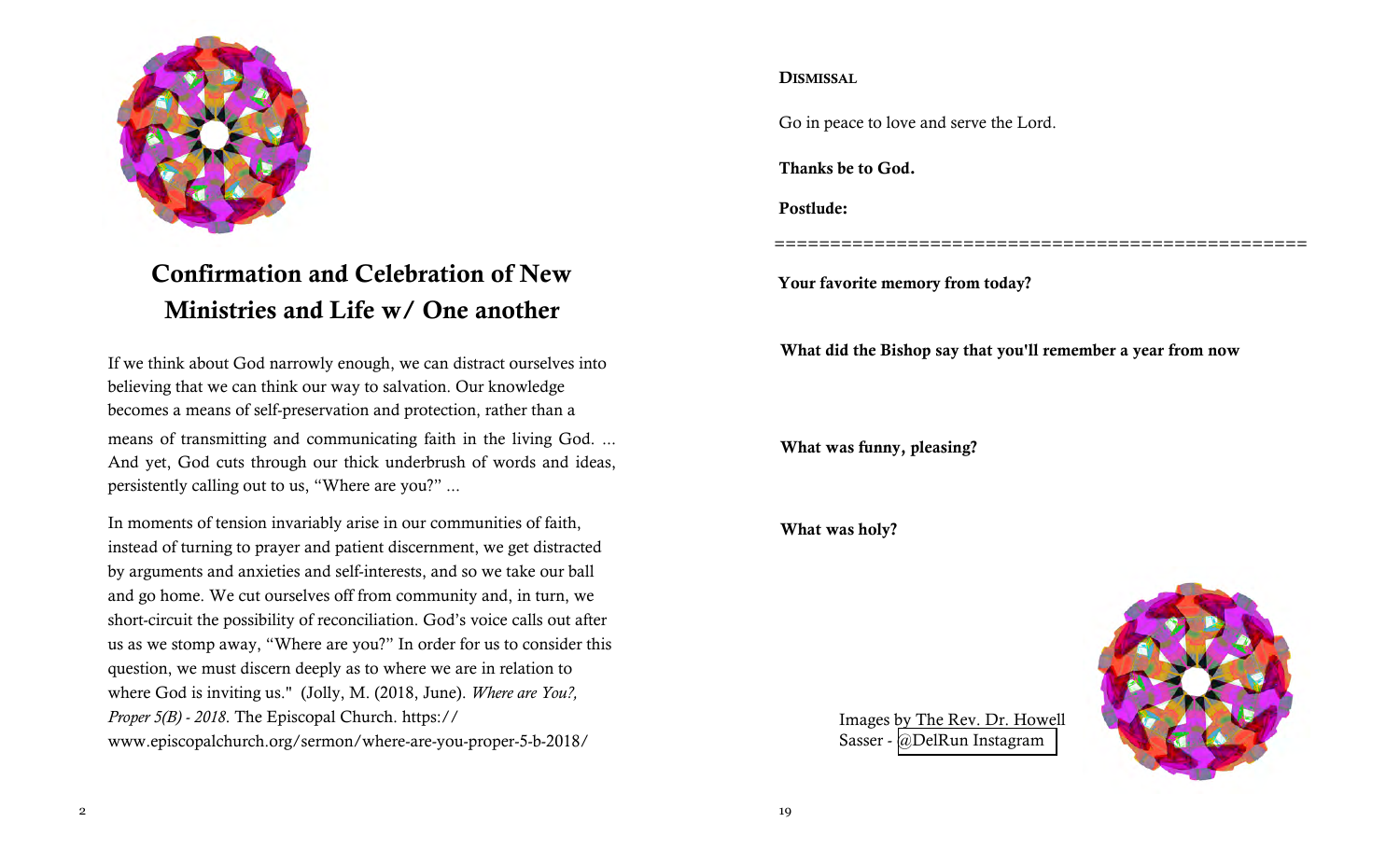#### RECESSIONAL HYMN #**395 Creator God your Fingers Trace**



**Asst. Chaplain to the Bishop -** Julia Cummings **Lectors** - Robin Kessler & Abigail Cummings

**Eucharistic Ministers -** Abigail Cummings & Bradley Cummings

**Intercessor** - Karen Jenkins **Acolyte -** Allison Jenkins

Prelude -





18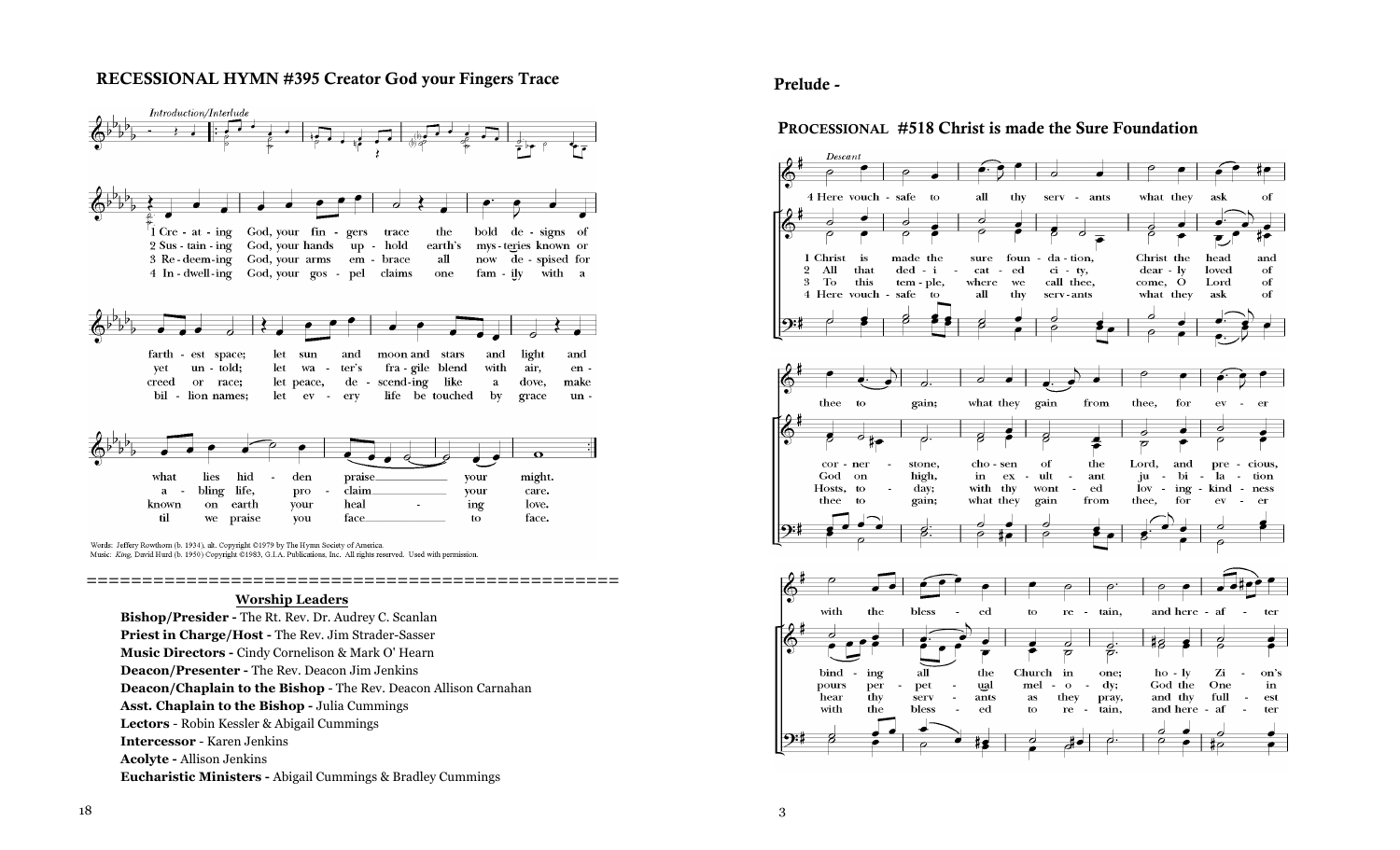

Words: Latin, ca. 7th cent.; tr. Hymns Ancient and Modern, 1861, after John Mason Neale (1818-1866), alt. Music: Westminster Abbey, Henry Purcell (1659-1695), adapt.; desc. James Gillespie (b. 1929) Copyright @ by permission of Church Society London. All rights reserved. Used with permission

### OPENING ACCLAMATION & SENTENCE

Blessed be God: Father, Son, and Holy Spirit.

And blessed be God's kingdom, now and for ever. Amen.

There is one Body and one Spirit;

### There is one hope in God's call to us;

One Lord, one Faith, one Baptism;

One God and Father of all.

*Celebrant:* The Lord be with you.<br>**People:** And also with you. And also with you. *Celebrant:* Let us pray.

O God, from whom all good proceeds: Grant that by your inspiration we may think those things that are right, and by your merciful guiding may do them; through Jesus Christ our Lord, who lives and reigns with you and the Holy Spirit, one God, for ever and ever. Amen

### POST COMMUNION PRAYER

### Let us pray.

**Almighty Father, we thank you for feeding us with the holy food of the Body and Blood of your Son, and for uniting us through him in the fellowship of your Holy Spirit. We thank you for raising up among us faithful servants for the ministry of your Word and Sacraments. We pray that Morgan and Allison may be to us effective examples in word and action, in love and patience, and in holiness of life. Grant that we, with them, may serve you now, and always rejoice in your glory; through Jesus Christ your Son our Lord, who lives and reigns with you and the Holy Spirit, one God, now and for ever. Amen**

### ANNOUNCEMENTS AND THANKSGIVINGS

### BLESSING

Bishop: Our help is in the name of the Lord, **who has made heaven and earth.**

Blessed be the name of the Lord, **now and for ever. Amen.**

May God who chooses out of defeat to bring new hope and new alternatives, bring you new life. May you be a new creation, Christ for those to whom Christ shall send you. May God's Holy Spirit, who through the resurrection of our Lord Jesus Christ has given us the victory, give you joy and peace. And the Blessing of God our Creator, Redeemer, and Giver of Life remain with you today and abide with you all-ways. Amen.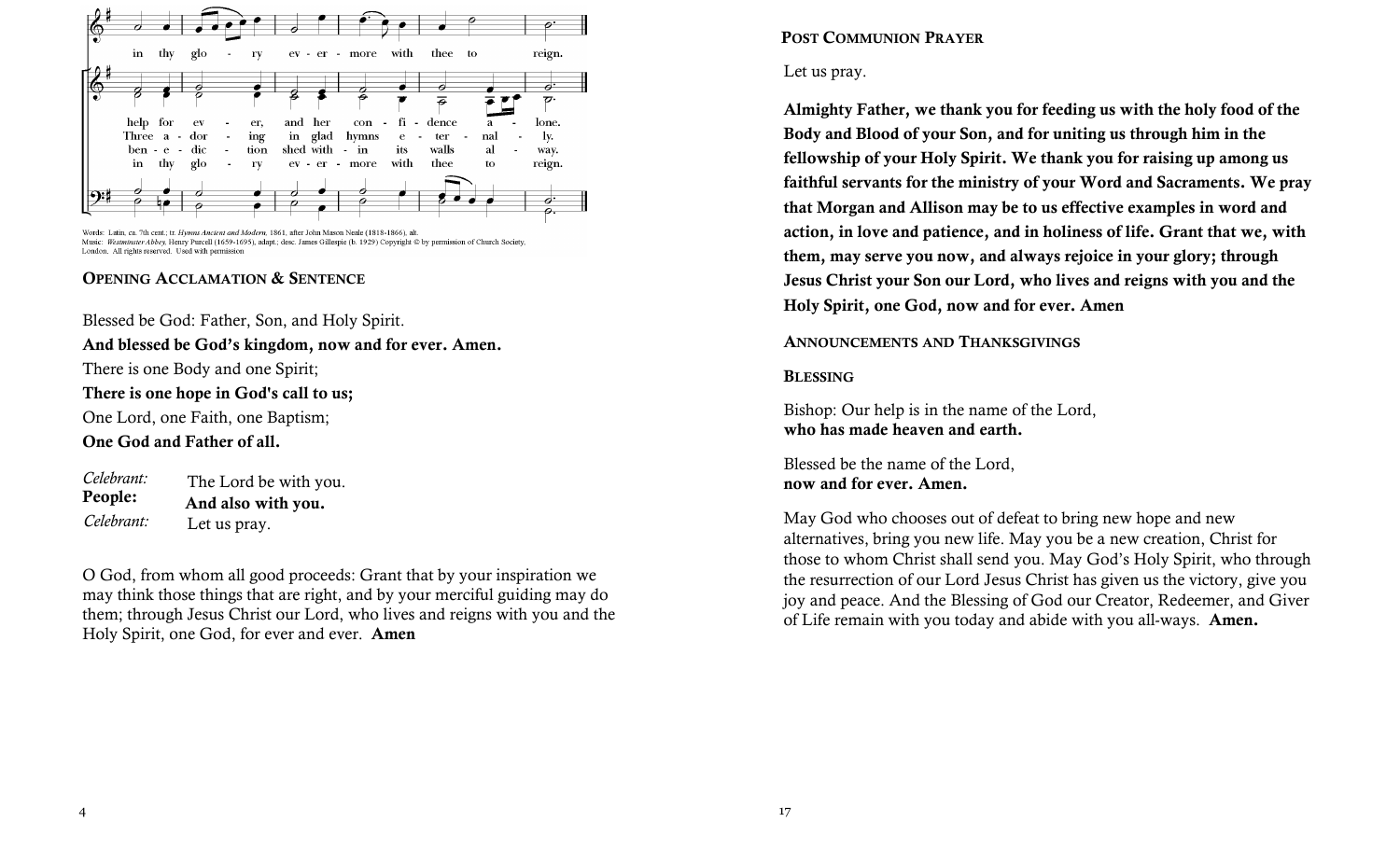#### SPIRITUAL COMMUNION PRAYER

In union, blessed Jesus, with the faithful gathered at every altar of your Church where your blessed Body and Blood are offered this day, (and remembering particularly my own parish and those worshiping there) I long to offer you praise and thanksgiving, for creation and all the bless-ings of this life, for the redemption won for us by your life, death, and resurrection, for the means of grace and the hope of glory. And particularly for the blessings given me….

 I believe that you are truly present in the Holy Sacrament, and, since I cannot at this time receive com-munion, I pray you to come into my heart. I unite myself with you and embrace you with all my heart, my soul, and my mind. Let nothing sep-arate me from you; let me serve you in this life until, by your grace, I come to your glorious kingdom and unending peace. Amen.

### FRACTION

We break this bread to share in the body of Christ. We who are many are all one body for we all share in the one

*All are invited to come forward to receive communion. Baptism is an important and necessary sacrament and those persons wishing to receive communion who are not yet baptized (or their parents/guardians) should speak with Jim about becoming a baptized Christian* 

A reading from the Book of Genesis

They heard the sound of the Lord God walking in the garden at the time of the evening breeze, and the man and his wife hid themselves from the presence of the Lord God among the trees of the garden. But the Lord God called to the man, and said to him, "Where are you?" He said, "I heard the sound of you in the garden, and I was afraid, because I was naked; and I hid myself." He said, "Who told you that you were naked? Have you eaten from the tree of which I commanded you not to eat?" The man said, "The woman whom you gave to be with me, she gave me fruit from the tree, and I ate." Then the Lord God said to the woman, "What is this that you have done?" The woman said, "The serpent tricked me, and I ate." The Lord God said to the serpent,

"Because you have done this, cursed are you among all animals and among all wild creatures; upon your belly you shall go, and dust you shall eat all the days of your life.

I will put enmity between you and the woman, and between your offspring and hers; he will strike your head, and you will strike his heel."

The Word of the Lord. Thanks be to God.

**PSALM 130:** Spoken Responsively - (led by Abigail Cummings)

1 Out of the depths have I called to you, O Lord; Lord, hear my voice; let your ears consider well the voice of my supplication.

### **2 If you, Lord, were to note what is done amiss, O Lord, who could stand?**

3 For there is forgiveness with you; therefore you shall be feared.

**4 I wait for the Lord; my soul waits for him; in his word is my hope.**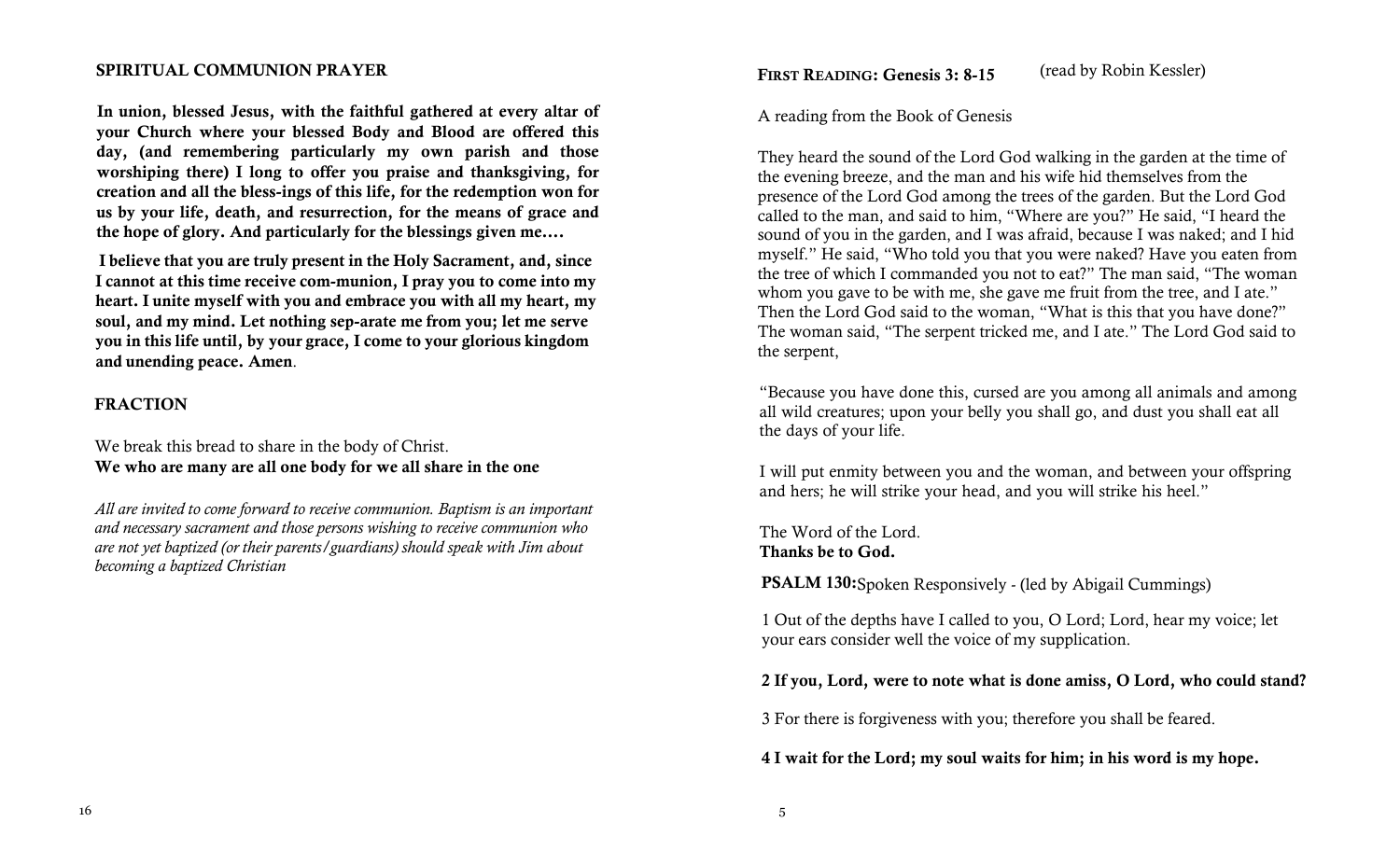5 My soul waits for the Lord, more than watchmen for the morning, more than watchmen for the morning.

### **6 O Israel, wait for the Lord, for with the Lord there is mercy;**

7 With him there is plenteous redemption, and he shall redeem Israel from all their sins.

### **SECOND READING: 2 Corinthians 4:13 - 5:1** (read byAbigail Cummings)

Just as we have the same spirit of faith that is in accordance with scripture —"I believed, and so I spoke" —we also believe, and so we speak, because we know that the one who raised the Lord Jesus will raise us also with Jesus, and will bring us with you into his presence. Yes, everything is for your sake, so that grace, as it extends to more and more people, may increase thanksgiving, to the glory of God.

So we do not lose heart. Even though our outer nature is wasting away, our inner nature is being renewed day by day. For this slight momentary affliction is preparing us for an eternal weight of glory beyond all measure, because we look not at what can be seen but at what cannot be seen; for what can be seen is temporary, but what cannot be seen is eternal.

For we know that if the earthly tent we live in is destroyed, we have a building from God, a house not made with hands, eternal in the heavens.

The Word of the Lord. Thanks be to God.

### We celebrate his death and resurrection, as we await the day of his coming.

Lord God of our ancestors: God of Sarah, Hagar, and Abraham, Rebecca and Isaac, Rachel, Leah, and Jacob; God and Parent of our Lord Jesus Christ: Open our eyes to see your hand at work in the world about us. Deliver us from the presumption of coming to this Table for solace only, and not for strength; for pardon only, and not for renewal. Let the grace of this Holy Communion make us one body, one spirit in Christ, that we may worthily serve the world in his name.

### Risen Lord, be known to us in the breaking of the Bread.

Accept these prayers and praises, God, through Jesus Christ our great High Priest, to whom, with you and the Holy Spirit, your Church gives honor, glory, and worship, from generation to generation. Amen.

And now, as our Savior Christ has taught us, we are bold to say,

### THE LORD'S PRAYER

Our Father who art in heaven, hallowed be thy Name, thy kingdom come, Thy will be done, on earth as it is in heaven. Give us this day our daily bread. And forgive us our trespasses, as we forgive those who trespass against us. And lead us not into temptation, But deliver us from evil.

For thine is the kingdom, and the power, and the glory, For ever and ever. Amen.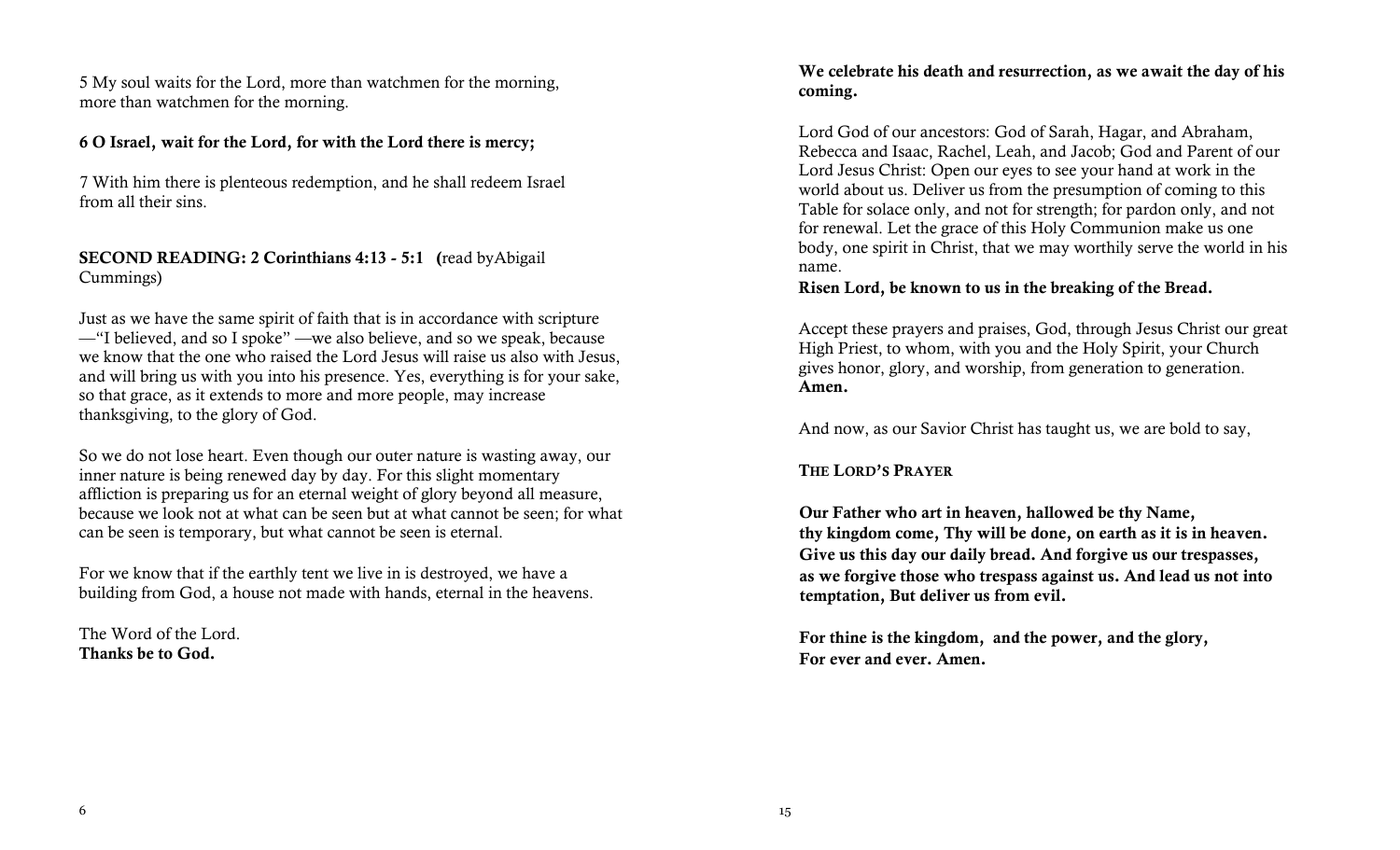#### **SANCTUS**



And so, Father, we who have been redeemed by him, and made a new people by water and the Spirit, now bring before you these gifts. Sanctify them by your Holy Spirit to be the Body and Blood of Jesus Christ our Lord.

On the night he was betrayed he took bread, said the blessing, broke the bread, and gave it to his friends, and said, "Take, eat: This is my Body, which is given for you. Do this in the remembrance of me."

After supper, he took the cup of wine, gave thanks, and said, "Drink this, all of you: This is my Blood of the new Covenant, which is shed for you and for many for the forgiveness of sins. Whenever you drink it, do this for the remembrance of me."

Remembering now his work of redemption, and offering to you this sacrifice of thanksgiving,

#### **Gradual Hymn - #446 - Praise to the Holiest in the Height**



Words: John Henry Newman (1801-1890), alt. Music: Newman, Richard Runciman Terry (1865-1938)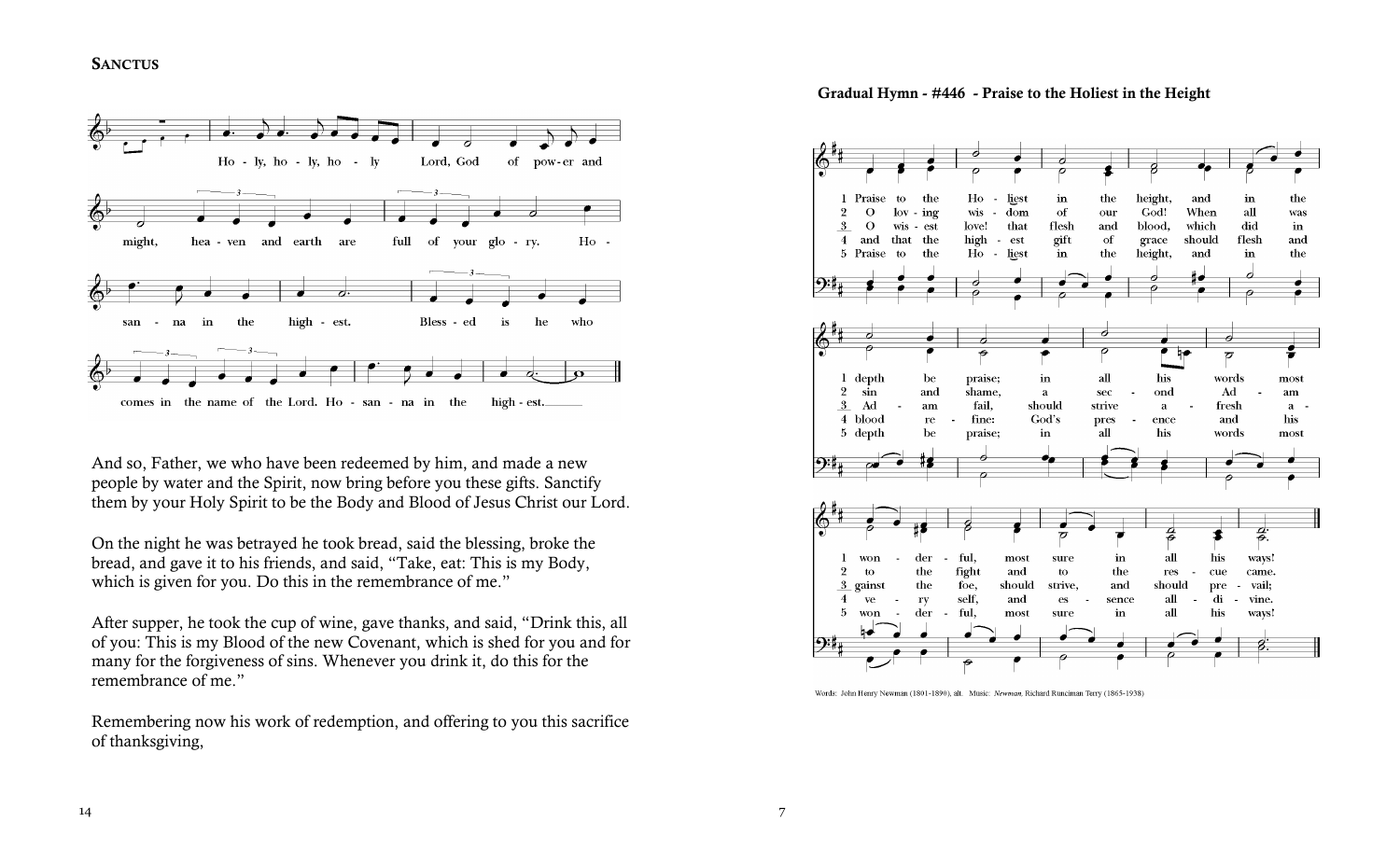### HOLY GOSPEL - **Proclaimed by The Rev.** Allison Carnahan

The Holy Gospel of our Lord Jesus Christ according to Mark. Glory to you, Lord Christ.

The crowd came together again, so that Jesus and his disciples could not even eat. When his family heard it, they went out to restrain him, for people were saying, "He has gone out of his mind." And the scribes who came down from Jerusalem said, "He has Beelzebul, and by the ruler of the demons he casts out demons." And he called them to him, and spoke to them in parables, "How can Satan cast out Satan? If a kingdom is divided against itself, that kingdom cannot stand. And if a house is divided against itself, that house will not be able to stand. And if Satan has risen up against himself and is divided, he cannot stand, but his end has come. But no one can enter a strong man's house and plunder his property without first tying up the strong man; then indeed the house can be plundered.

"Truly I tell you, people will be forgiven for their sins and whatever blasphemies they utter; but whoever blasphemes against the Holy Spirit can never have forgiveness, but is guilty of an eternal sin"— for they had said, "He has an unclean spirit."

Then his mother and his brothers came; and standing outside, they sent to him and called him. A crowd was sitting around him; and they said to him, "Your mother and your brothers and sisters are outside, asking for you." And he replied, "Who are my mother and my brothers?" And looking at those who sat around him, he said, "Here are my mother and my brothers! Whoever does the will of God is my brother and sister and mother."

The Gospel of the Lord. Praise to you, Lord Christ.

**Sermon - The Rt. Rev. Dr. Audrey Scanlan**

### **OFFERTORY ANTHEM -** Be Still (Mary McDonald)

THE GREAT THANKSGIVING Eucharistic Prayer C (BCP page 369)

The Lord be with you. And also with you. Lift up your hearts. We lift them to the Lord. Let us give thanks to the Lord our God. It is right to give him thanks and praise.

God of all power, Ruler of the Universe, you are worthy of glory and praise. Glory to you for ever and ever.

At your command all things came to be: the vast expanse of interstellar space, galaxies, suns, the planets in their courses, and this fragile earth, our island home.

### By your will they were created and have their being.

From the primal elements you brought forth the human race, and blessed us with memory, reason, and skill. You made us the rulers of creation. But we turned against you, and betrayed your trust; and we turned against one another.

### Have mercy; Lord, for we are sinners in your sight.

Again and again, you called us to return. Through prophets and sages you revealed your righteous Law. And in the fullness of time you sent your only Son, born of a woman, to fulfill your Law, to open for us the way of freedom and peace.

### **By his blood, he reconciled us. By his wounds, we are healed.**

And therefore we praise you, joining with the heavenly chorus, with prophets, apostles, and martyrs, and with all those in every generation who have looked to you in hope, to proclaim with them your glory, in their unending hymn: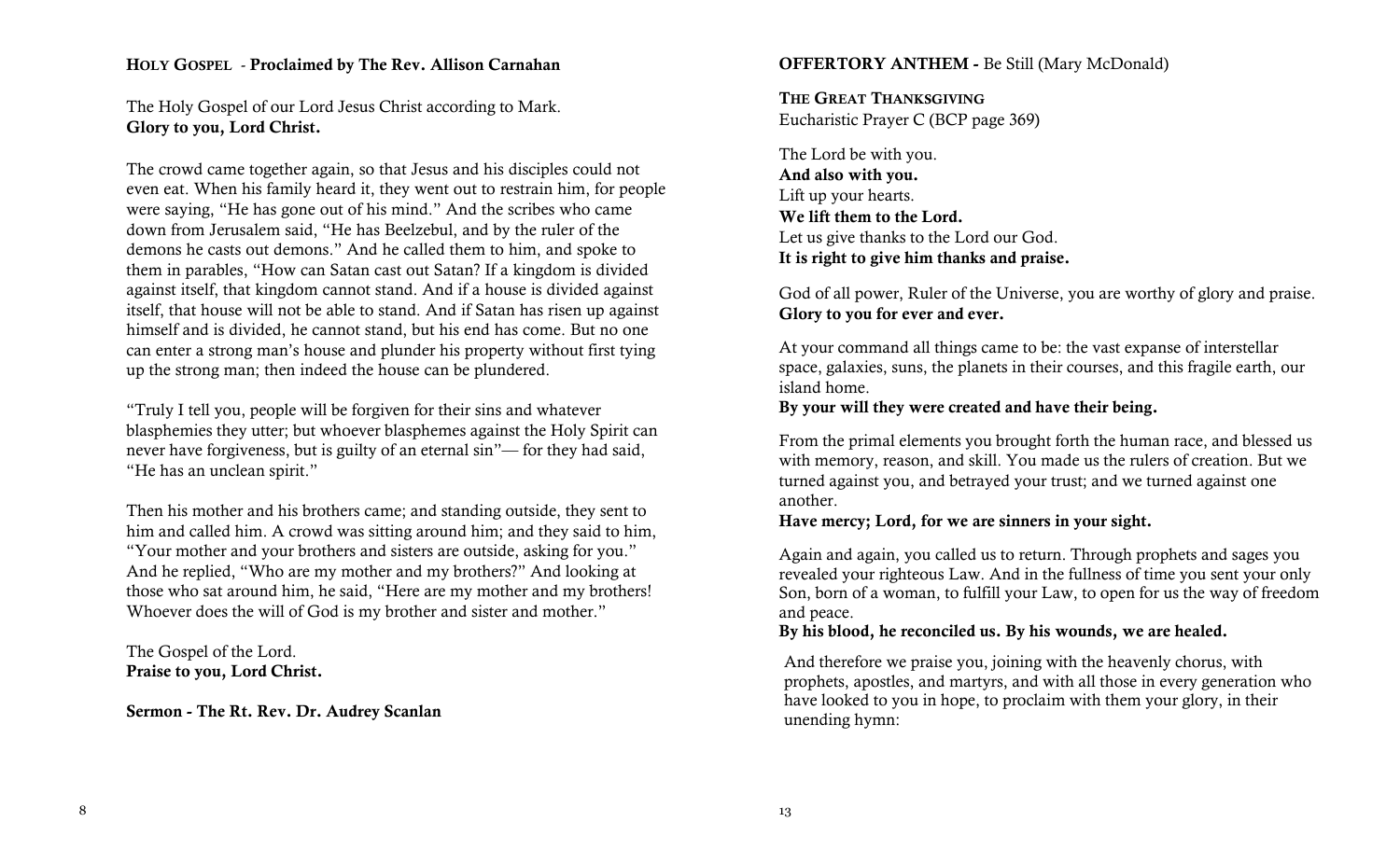### **CELEBRATION OF NEWLY YOKED PARISHES**

Bishop: There is one Body and one Spirit; **There is one hope in God's call to us;** Bishop: One Lord, one Faith, one Baptism; **One God and Father of all.**

Priest in Charge: Let the mighty power of the Holy God be present anew in these faith communities. Revitalize our faith and hope in you and one another. Make our places of worship secure and joyous houses of prayer, song, and sacrament for those who worship in them; in the Name of Jesus Christ our Lord. **Amen.**

Deacons: Let them make me a sanctuary, that I may dwell in their midst. Lift up your hands in the holy place: **And bless the Lord.**

Wardens: Oh, how good and pleasant it is, when God's people live together in unity! Above everything, love one another earnestly:

### **For love covers many sins.**

Priest in Charge: Let us pray. (Silence) Give your blessing, Lord, to all who share this sacred space, that they may be knit together in fellowship here on earth, and joined with the communion of your saints in heaven; through Jesus Christ our Lord. **Amen.** 

**Bishop:** O Holy God, you breathe your life-giving Spirit into the congregations of this Convocation, calling us to join together in mission for the spreading of the Gospel: Bless us as we begin. this new journey with St. Paul's, Bloomsburg and Christ Memorial, Danville; Go with those whom you have raised up for this work, and enable them to feed your people. in these parishes and in this region through the living presence of Jesus Christ our Savior, in whose power we set forth, and in whose name we pray. **Amen.**

THE PEACE - All stand.

The peace of the Lord be always with you. And also with you.

### **OFFERTORY**

Bishop: Offer to God a sacrifice of thanksgiving, and make good your vows to the Most High.

### PRESENTATION AND EXAMINATION OF THE CANDIDATE

(Parents and Godparents) - I present this person for Confirmation.

Bishop: Do you reaffirm your renunciation of evil? (Confirmand) - I do.

Do you reaffirm your commitment to Jesus Christ? (Confirmand) - I do, and with God's Grace, I will follow him as my Savior and Lord.

Will you who witness these vows do all in your power to support these persons in their life in Christ? **We will.** 

### **THE BAPTISMAL COVENANT**

Let us join with those who are committing themselves to Christ and renew our own baptismal covenant.

Do you believe in God the Father? **I believe in God, the Father almighty, creator of heaven and earth.** 

Do you believe in Jesus Christ, the Son of God?

**I believe in Jesus Christ, his only Son, our Lord, He was conceived by the power of the Holy Spirit and born of the Virgin Mary. He suffered under Pontius Pilate, was crucified, died, and was buried. He descended to the dead. On the third day he rose again. He ascended into heaven, and is seated at the right hand of the Father. He will come again to judge the living and the dead.**

### Do you believe in God the Holy Spirit?

**I believe in the Holy Spirit, the holy catholic Church, the communion of saints, the forgiveness of sins, the resurrection of the body, and the life everlasting.** 

12